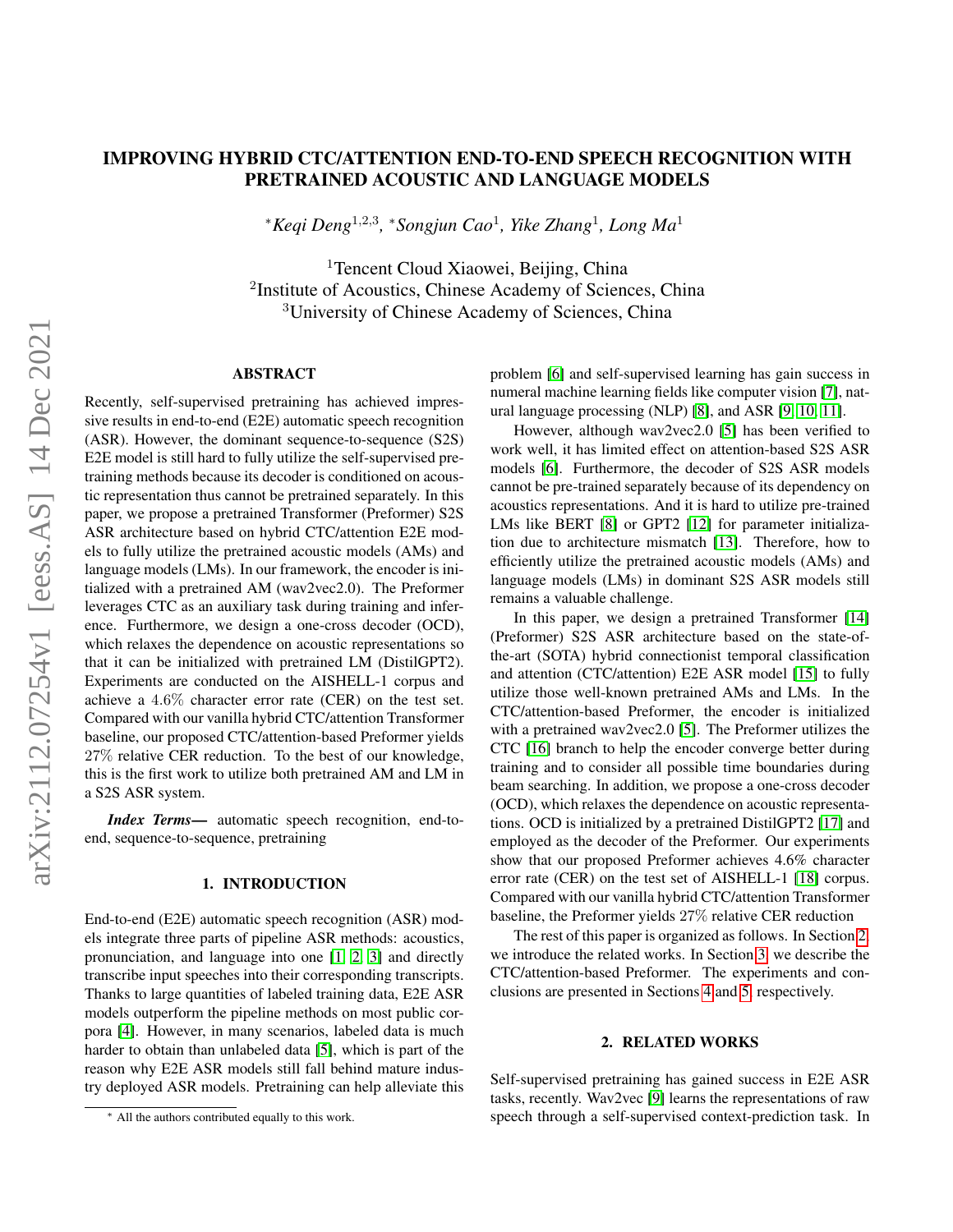

<span id="page-1-1"></span>Fig. 1. Illustration of the proposed CTC/attention-based Preformer architecture. (a) is the training process, (b) is the decoding process, and (c) is the structure of the proposed OCD.

addition, Baevski et al. design vq-wec2vec [\[19\]](#page-5-12) that learns discrete speech representations. Furthermore, Baevski et al. [\[5\]](#page-4-4) further propose wav2vec 2.0, which learns the discrete speech units with contextual representations end-to-end.

LM pretraining has become a paradigm for learning general language representations in NLP fields [\[20\]](#page-5-13). BERT is one such well-known pretrained LM [\[8\]](#page-5-1), which uses a Transformer encoder to build a text representation. Unlike BERT, GPT2 [\[12\]](#page-5-5) is composed of multi-layer unidirectional Transformer decoders. GPT2 only relies on past context to generate data representations and is well known as a language generator [\[21\]](#page-5-14). And Sanh et al. propose a knowledge distillation method to compress the BERT into DistilBERT [\[22\]](#page-5-15). This method is also used to compress GPT2 into DistilGPT2 [\[17\]](#page-5-10).

LM plays an important part in ASR [\[23\]](#page-5-16). Previous works like shallow fusion [\[24\]](#page-6-0) and cold fusion [\[25\]](#page-6-1) aim to combine an auto-regressive LM with a S2S ASR model, which is randomly initialized. To leverage the power of pretrained LM like BERT, many works concentrate on knowledge distillation of BERT for ASR [\[26,](#page-6-2) [27\]](#page-6-3), while the progress is limited [\[28\]](#page-6-4). More recently, some studies aim to integrate the BERT into a non-autoregressive ASR models [\[28,](#page-6-4) [6\]](#page-4-5). However, how to efficiently utilize the pretrained LM like BERT in a dominant S2S ASR model is still an unsolvable challenge.

# <span id="page-1-0"></span>3. CTC/ATTENTION-BASED PREFORMER

The structure of the CTC/attention-based Preformer is shown in Fig. [1,](#page-1-1) where w2v-encoder denotes the encoder that is initialized with a pretrained wav2vec2.0, and FC represents a fully connected layer. The CTC/attention-based Preformer consists of a w2v-encoder, OCD, and an additional FC applied after the w2v-encoder for the CTC task. As shown in Fig. [1](#page-1-1) (c), our proposed OCD has only one multi-head crossattention mechanism and its left part is initialized with a pretrained DistilGPT2. It should be noted that in the Preformer, only the FC and the right part of OCD in the Fig. [1](#page-1-1) (c) do not receive any pretraining.

#### 3.1. Encoder (w2v-encoder)

Many works try to use wav2vec2.0 to initialize the encoder of a vanilla Transformer based S2S ASR model, but the results obtained are very limited [\[29,](#page-6-5) [6\]](#page-4-5). In this paper, we propose the CTC/attention-based Preformer and we believe that this hybrid architecture is a better choice to utilize the wav2vec2.0 in S2S ASR models.

The w2v-encoder of Preformer contains a CNN based feature encoder and a Transformer based context network. It converts raw speech input into acoustic representations. During fine-tuning, we only update the parameters of the Transformer based context network following the wav2vec2.0 [\[5\]](#page-4-4). Fine-tuning wav2vec2.0 on labeled data with CTC objective [\[16\]](#page-5-9) has been well verified [\[30,](#page-6-6) [31,](#page-6-7) [32\]](#page-6-8). However, according to the work [\[6\]](#page-4-5), the results of fine-tuning wav2vec2.0 based on a vanilla Transformer S2S ASR model with cross-entropy criterion can only achieve a very limited result. Therefore, in the Preformer, we apply an additional fully connected layer after the w2v-encoder and utilize the CTC objective as an auxiliary loss to help the w2v-encoder converge better during training. The training objective function  $\mathcal{L}_{mtl}$  is:

$$
\mathcal{L}_{mtl} = \lambda \mathcal{L}_{ctc} + (1 - \lambda) \mathcal{L}_{ce},\tag{1}
$$

where  $\mathcal{L}_{ctc}$  and  $\mathcal{L}_{ce}$  represent the CTC loss and cross-entropy loss, respectively.  $\lambda$  is the weight of the CTC branch during joint training. Furthermore, during inference, we use the CTC branch to consider all possible time boundaries and improve the ability of the Preformer to recognize long utterances. And the decoding score is:

$$
S = \mu S_{ctc} + (1 - \mu) S_{ocd},\tag{2}
$$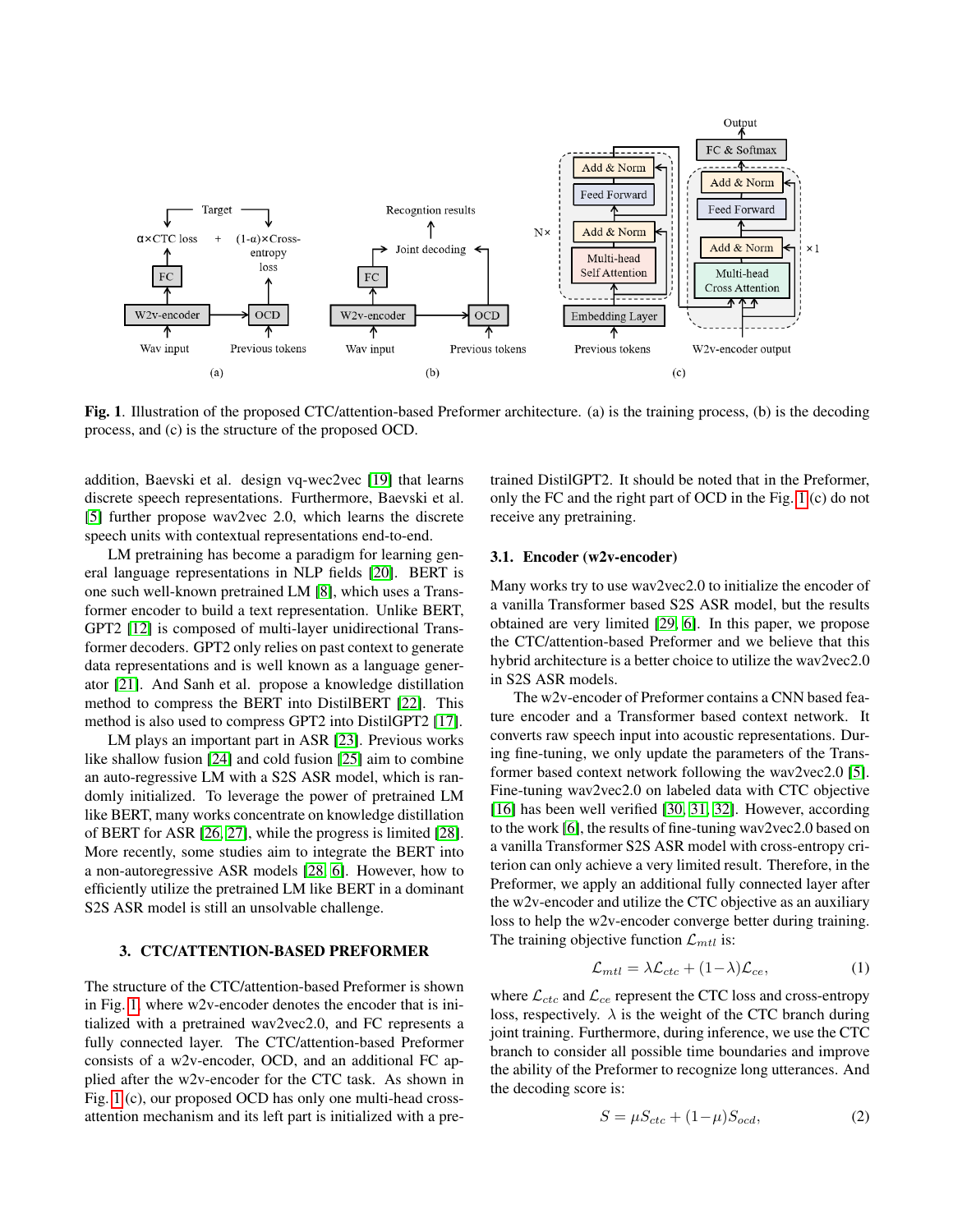where  $\mu$  represents the weight of CTC branch score  $S_{ctc}$ , and  $S_{att}$  is the score predicted by OCD.

## 3.2. One-cross decoder (OCD)

Recently, how to use unpaired text data that is much easier to collect compared with paired speech-text data to improve S2S architecture has attracted more and more attention [\[33\]](#page-6-9). They try to solve the problem that the decoder depends on the encoder output and thus cannot be separately pretrained [\[13,](#page-5-6) [34\]](#page-6-10). For example, Gao et al. [\[13\]](#page-5-6) pretrain the decoder on unpaired text data with empty or artificial states instead of real encoder states, which not only fails to use those already pretrained LMs like GPT2, but the result is very limited due to the input state mismatch between pre-training and fine-tuning.

In the vanilla Transformer architecture, the decoder con-sists of a stack of M identical layers [\[14\]](#page-5-7). Each layer contains 3 sub-layers: a multi-head self-attention mechanism, a multi-head cross-attention mechanism, and a fully connected feed-forward module [\[14\]](#page-5-7). The acoustic encoder output is fed into the multi-head cross-attention mechanism for M times, which is why the decoder is so dependent on the acoustic encoder output and hard to alleviate.

To relax the dependence on acoustic representations, we propose the OCD, which gets its name because it only performs a cross-attention mechanism once and is shown in Fig. [1](#page-1-1) (c). we believe that performing cross-attention for only one time is enough with a sufficiently high-quality text representation, which fully contains contextual information and is beneficial for the accurate recognition of the ASR system. Although some ambiguities caused by similar semantics may still be encountered in the next word prediction, as long as the text representation is combined with the high-quality acoustic encoder output through cross-attention mechanism once, the model can avoid the ambiguity and get correct predictions.

We denote the identical layer that contains a multi-head self-attention mechanism and feed-forward module as self layer, and that consists of a multi-head cross-attention mechanism and feed-forward module as cross layer. The OCD consists of an embedding layer, a stack of  $N$  self layers, and 1 cross layer. Since the OCD does not condition on the acoustic representation except for the last cross layer, we can use a pretrained LM like DistilGPT2 to initialize the parameters of the OCD before the cross layer.

With a high-quality acoustic representation got from w2vencoder and a context-aware text representation got from OCD, the Preformer can easily achieve a good recognition performance after fine-tuning.

## 4. EXPERIMENTS

# <span id="page-2-0"></span>4.1. Corpus

We evaluate the CTC/attention-based Preformer on the Mandarin AISHELL-1 corpus [\[18\]](#page-5-11), which contains 178 hours of Mandarin speech. We also pretrain a Mandarin wav2vec2.0 base model using the training set of AISHELL-2 corpus [\[35\]](#page-6-11) without transcriptions.

#### 4.2. Model descriptions

We use the ESPnet2 toolkit [\[36\]](#page-6-12) to build both the vanilla hybrid CTC/attention Transformer baseline and our proposed hybrid CTC/attention-based Preformer. For acoustic input, we employ 80-dimensional filter banks for the baseline model and waveform speech data for the Preformer. As for the text output, we use 4230 Chinese characters with 3 non-verbal symbols as the modeling units.

We build the baseline model with a 12-layer encoder and a 6-layer decoder followed by ESPnet2 recipe [\[36\]](#page-6-12). For fair comparison, we set the attention layer output dimension to 768 and the inner dimension of feed-forward layer to 3072 for both encoder and decoder. The attention heads for the encoder and decoder are 8 and 12, respectively. And an additional FC layer with 4233 dimensions is directly applied after the encoder as the CTC branch.

As for the CTC/attention-based Preformer, we first pretrain a Mandarin wav2vec2.0 base model (i.e., 7 convolution layers and 12 Transformer layers with 768 attention dimensions, 3072 feed-forward dimension, and 8 heads) on the training set of AISHELL-2 [\[35\]](#page-6-11) without transcriptions followed by Fairseq recipe [\[37\]](#page-6-13), in which the convolution layers are fixed during fine-tuning. And we use this Mandarin wav2vec2.0 model to initialize the w2v-encoder. An additional FC is applied after the w2v-encoder as the CTC branch like the baseline model. The OCD is composed of an embedding layer, 6 self layers, and 1 cross layer with 768 attention dimensions, 3072 feed-forward dimension, and 12 heads, in which the embedding layer and the self layers are initialized by a pretrained DistilGPT2, i.e., uer/gpt2-distilchinese-cluecorpussmall (6 layers with 768 dimension) [\[38\]](#page-6-14) provided by Huggingface Transformer Library [\[17\]](#page-5-10). During fine-tuning, for the first 10000 updates, only the FCs and the cross layer are optimized, after which the Transformer layers of w2v-encoder are also updated. The parameters that are initialized by the DistilGPT2 are fixed during fine-tuning.

<span id="page-2-1"></span>Table 1. Details of the ASR models' parameter number.

|           |        |       | ASR Model Encoder Decoder CTC Branch | Total  |
|-----------|--------|-------|--------------------------------------|--------|
| baseline  | 101.6M | 63.2M | 3.3M                                 | 168.1M |
| Preformer | 94.4M  | 61.0M | 3.3M                                 | 158.7M |

Details of both models' parameter number are shown in Table [1.](#page-2-1) We train both models by the Adam optimizer with warmup learning rate schedule (25000 warm steps) [\[39\]](#page-6-15) for 20 epochs with 3 early stopping patience. We set the weight  $\lambda$  of the CTC branch during joint training to 0.3. We also train an external Transformer LM followed by ESPnet2 recipe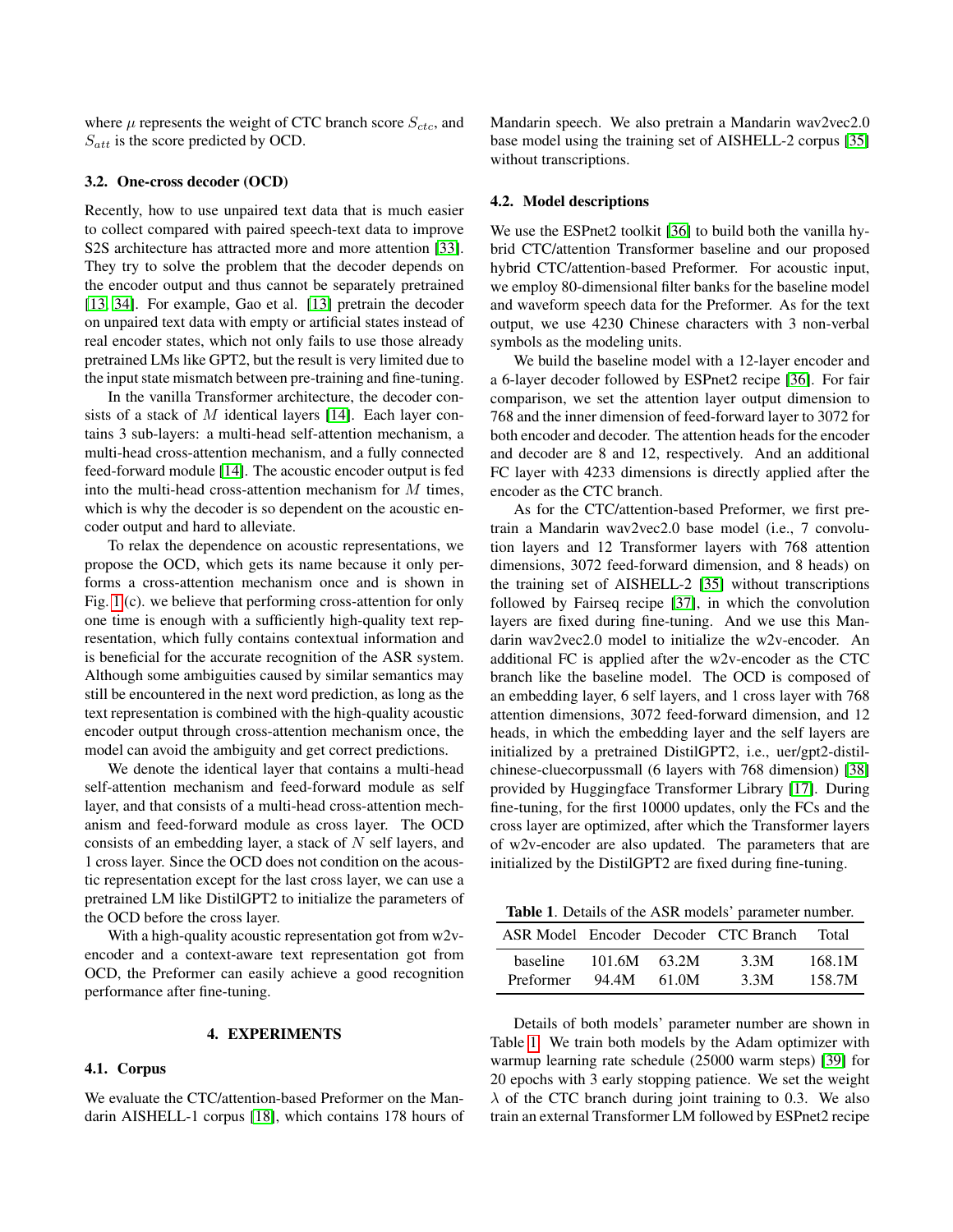[\[36\]](#page-6-12). We average the models' parameters at the last 10 epochs to avoid overfitting. During joint decoding, we set the CTCweight  $\mu$  to 0.5 and the weight of external LM to 0.3, and the beam search size is 10.

#### 4.3. Experimental results

We compare our proposed CTC/attention-based Preformer with our hybrid CTC/attention Transformer baseline model and other benchmark systems, and the results are shown in Table [2.](#page-3-0) It should be noted that the official results of Transformer and Conformer provided by ESPnet1 and ESPnet2 [\[36\]](#page-6-12) are also based on the hybrid CTC/attention structure. The results show that our proposed Preformer greatly outperforms our Transformer baseline model and achieves a 27% relative CER reduction on the test set, which proves the effectiveness of using the self-supervised pretrained AM and LM to improve the performance of S2S ASR model. Furthermore, compared with other benchmark systems, Preformer can even surpass the Conformer after using SpecAugment [\[40\]](#page-6-16) data augmentation techniques, which is not employed in our experiments.

<span id="page-3-0"></span>Table 2. The character error rate (CER) (%) of several benchmarks, our Transformer baseline, and our proposed Preformer on the AISHELL-1 corpus.

| ASR Model                               | ЕR  |      |  |
|-----------------------------------------|-----|------|--|
|                                         | dev | test |  |
| Kaldi (chain) [41]                      |     | 75   |  |
| Kaldi (nnet $3$ ) [41]                  |     | 8.7  |  |
| ESPnet2 (Transformer) [36]              |     | 6.7  |  |
| ESPnet1 (Conformer) [36]                |     | 5.8  |  |
| ESPnet2 (Transformer+SpecAug [40]) [36] |     | 6.4  |  |
| ESPnet2 (Conformer+SpecAug [40]) [36]   | 4.4 | 4.7  |  |
| Our Transformer baseline                | 5.9 | 63   |  |
| Our Preformer                           | 43  | 46   |  |

## 4.4. Ablation studies on the OCD

In the main experiments, we employ our proposed OCD as the decoder of the Preformer and fix the parameters that are initialized by the pretrained DistilGPT2 during fine-tuning. In this part, we conduct ablation studies to verify the effectiveness of the OCD and our fine-tuning recipe. The results are shown in Table [3,](#page-3-1) where OCD-1 and OCD-3 represent setting the last 1 self layer and 3 self layers trainable during finetuning, OCD-all means that all the parameters of OCD can be updated during fine-tuning, and OCD-no-init represents a randomly initialized OCD and does not use the pretrained DistilGPT2 to initialize the parameters. TCD denotes two-cross decoder that is the same as OCD except for two cross layers.

The results in Table [3](#page-3-1) show that our proposed OCD can effectively utilize the pretrained LM DistilGPT2, thus greatly outperform the vanilla Transformer decoder. And compared with the vanilla Transformer decoder, the self layer of OCD removes the multi-head cross-attention mechanism, so the OCD actually has fewer parameters (i.e., 2.2M parameters less in this experiments) than the vanilla Transformer decoder, but it still gets better results. In addition, TCD has one more cross layer than OCD but it does not improve the performance, which proves our previous point: performing cross-attention for only one time is enough with a sufficiently high-quality text representation. Furthermore, we can see that fixing all the parameters that are initialized by the Distil-GPT2 does perform best, especially in the Preformer where the w2v-encoder is employed. This is because we mainly utilize the DistilGPT2 to extract high-quality text representations, which can also improve the fine-tuning of w2v-encoder through the cross-modal learning of the cross layer. And finetuning the parameters that are initialized by the DistilGPT2 on our very limited labeled dataset may damage the quality of the extracted text representation because of overfitting, thus reducing the final recognition performance. Finally, it can be seen from the last row of Table [3](#page-3-1) that using the pretrained DistilGPT2 to initialize the OCD parameters is indeed beneficial to improve the accuracy of the S2S E2E ASR system.

<span id="page-3-1"></span>Table 3. The CER (%) of our ASR models with different decoders on the AISHELL-1 corpus.

| <b>ASR Model</b> | Encoder     | Decoder        | <b>CER</b> |      |
|------------------|-------------|----------------|------------|------|
|                  |             |                | dev        | test |
| baseline         | Transformer | Transformer    | 5.9        | 6.3  |
| proposed         | Transformer | OCD            | 5.1        | 5.6  |
| proposed         | Transformer | $OCD-1$        | 5.2        | 5.7  |
| proposed         | Transformer | $OCD-3$        | 5.2        | 5.7  |
| proposed         | Transformer | $OCD-all$      | 5.3        | 5.7  |
| Preformer        | w2v-encoder | OCD            | 4.3        | 4.6  |
| Preformer        | w2v-encoder | $OCD-1$        | 4.5        | 4.9  |
| Preformer        | w2v-encoder | $OCD-3$        | 4.7        | 5.0  |
| Preformer        | w2v-encoder |                | 4.7        | 5.1  |
| proposed         | w2v-encoder | TCD            | 4.3        | 4.6  |
| proposed         | w2v-encoder | $OCD$ -no-init | 4.9        | 5.2  |

#### 4.5. Ablation studies on the w2v-encoder

We also conduct ablation studies to verify the effectiveness of the w2v-encoder and the results are shown in Table [4,](#page-4-7) where the w2v-encoder-En means using the English wav2vec2.0 base model provided by the Fairseq [\[37\]](#page-6-13) to initialize the encoder. And the results show that the wav2vec2.0 is not only effective in the CTC-based ASR models, but also can help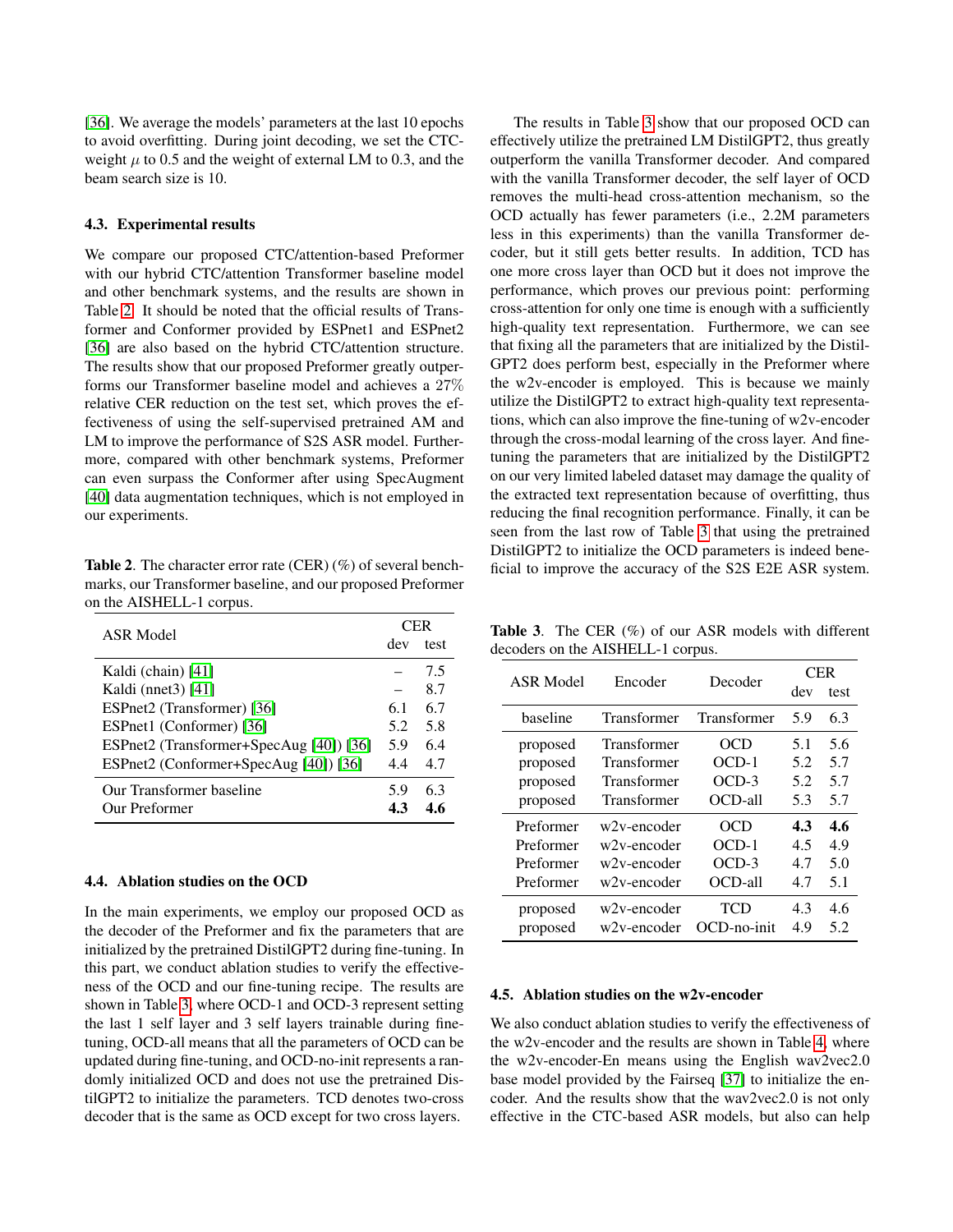improve the recognition performance of the CTC/attentionbased S2S ASR system. In addition, it can be seen that even directly using the English wav2vec2.0 model to initialize the encoder can still greatly outperform the vanilla Transformer encoder on the Mandarin ASR tasks, which also indicates that using cross-language pre-training method can help solve the ASR tasks in low-resource languages. And after the Mandarin wav2vec2.0 model is used, the recognition performance is further improved, which is intuitive.

<span id="page-4-7"></span>Table 4. The CER (%) of our ASR models with different encoders on the AISHELL-1 corpus.

| ASR Model | Encoder            | Decoder            | CER |      |
|-----------|--------------------|--------------------|-----|------|
|           |                    |                    | dev | test |
| baseline  | <b>Transformer</b> | <b>Transformer</b> | -59 | 63   |
| proposed  | w2v-encoder        | Transformer        | 47  | 5.0  |
| proposed  | w2v-encoder-En     | Transformer        | 51  | 5.3  |
| Preformer | w2y-encoder        | OCD                | 4.3 | 4.6  |
| Preformer | $w2v$ -encoder-En  |                    | 46  | 48   |

# 4.6. Ablation studies on the use of DistilGPT2

There are many ways to utilize pretrained LMs. The simplest and effective method is to fine-tune a pretrained LM as the external LM of an ASR system through shallow fusion [\[24\]](#page-6-0). In the main experiments, we train a 16-layer external vanilla Transformer LM followed by ESPnet2 recipe [\[36\]](#page-6-12). In this part, we additionally fine-tune a DistilGPT2 as the external LM to improve the baseline model and compare it with our Preformer. The results are shown in Table [5,](#page-4-8) from which we can see that fine-tuning a pretrained LM as the external LM through shallow fusion [\[24\]](#page-6-0) can indeed improve the ASR performance, but this is limited. The OCD structure of the Preformer we proposed can more effectively utilize the power of the pre-trained LM in extracting high-quality text representation for the ASR system, thus improving the final ASR accuracy. Furthermore, using the DistilGPT2 as the external LM of the Preformer can further improve the recognition performance.

# 5. CONCLUSION

<span id="page-4-6"></span>In this paper, we explore utilizing the self-supervised pretrained AMs and LMs to improve the S2S E2E ASR models. And we propose a CTC/attention-based Preformer, in which the encoder is initialized with a pretrained wav2vec2.0 model. The Preformer utilizes the CTC branch to help the encoder converge better during training and to consider all possible time boundaries during beam searching. We also design the OCD to relax the dependence on the encoder output so that most of it can be separately pretrained. The OCD is employed

<span id="page-4-8"></span>Table 5. The CER (%) of our ASR models with different ways of using the DistilGPT2 on the AISHELL-1 corpus.

| ASR | Encoder                                             | Decoder | LM                 | CER.    |          |
|-----|-----------------------------------------------------|---------|--------------------|---------|----------|
|     |                                                     |         |                    |         | dev test |
|     | baseline Transformer Transformer vanilla            |         |                    | 5.9 6.3 |          |
|     | baseline Transformer Transformer DistilGPT2 5.3 5.7 |         |                    |         |          |
|     | proposed Transformer                                | OCD     | vanilla $5.1$ 5.6  |         |          |
|     | proposed Transformer                                | OCD     | DistilGPT2 4.8 5.2 |         |          |
|     | Preformer w2v-encoder                               | OCD     | vanilla            | 4.3 4.6 |          |
|     | Preformer w2v-encoder                               |         | DistilGPT2 3.9 4.2 |         |          |

as the decoder of the Preformer and initialized with a pretrained DistilGPT2. Experiments results on the AISHELL-1 corpus show that the CTC/attention-based Preformer achieves a 4.6% CER on the test set and yields 27% relative CER reduction compared with our vanilla hybrid CTC/attention Transformer baseline.

#### 6. REFERENCES

- <span id="page-4-0"></span>[1] Alex Graves and Navdeep Jaitly, "Towards end-to-end speech recognition with recurrent neural networks," in *Proceedings of the 31th International Conference on Machine Learning, ICML 2014, Beijing, China, June 21-26, 2014*, 2014, pp. 1764–1772.
- <span id="page-4-1"></span>[2] William Chan, Navdeep Jaitly, Quoc Le, and Oriol Vinyals, "Listen, attend and spell: A neural network for large vocabulary conversational speech recognition," in *2016 IEEE International Conference on Acoustics, Speech and Signal Processing, ICASSP 2016, Shanghai, China, March 20-25, 2016*, 2016, pp. 4960–4964.
- <span id="page-4-2"></span>[3] Shinji Watanabe, Takaaki Hori, Suyoun Kim, John R Hershey, and Tomoki Hayashi, "Hybrid CTC/attention architecture for end-to-end speech recognition," *IEEE Journal of Selected Topics in Signal Processing*, vol. 11, no. 8, pp. 1240–1253, 2017.
- <span id="page-4-3"></span>[4] Yuanyuan zhao, Jie Li, Xiaorui Wang, and Yan Li, "The speechtransformer for large-scale mandarin chinese speech recognition," in *ICASSP 2019 - 2019 IEEE International Conference on Acoustics, Speech and Signal Processing (ICASSP)*, 2019, pp. 7095–7099.
- <span id="page-4-4"></span>[5] Alexei Baevski, Henry Zhou, Abdelrahman Mohamed, and Michael Auli, "wav2vec 2.0: A framework for selfsupervised learning of speech representations," *NIPS 2020*, 2020.
- <span id="page-4-5"></span>[6] Cheng Yi, Shiyu Zhou, and Bo Xu, "Efficiently fusing pretrained acoustic and linguistic encoders for low-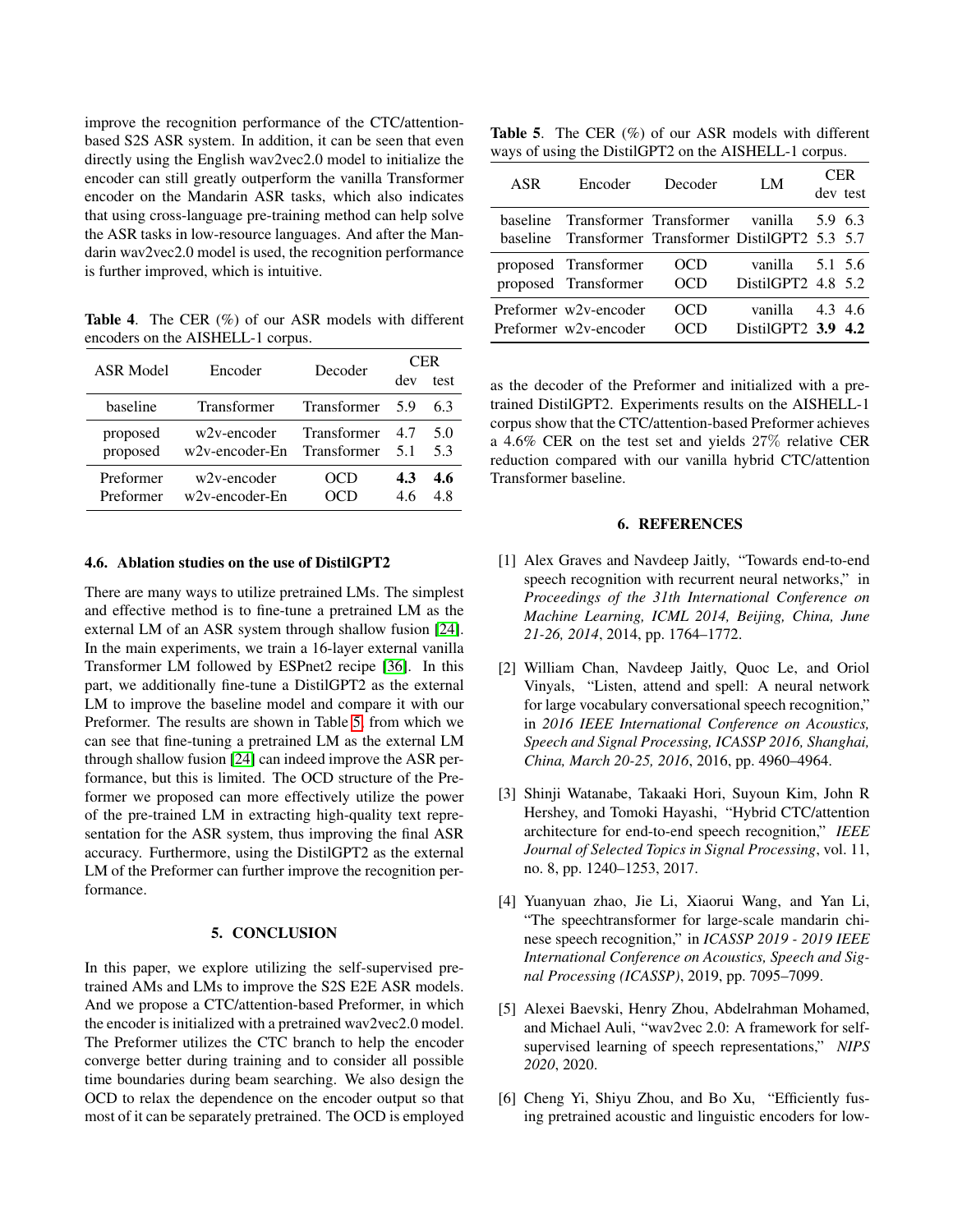resource speech recognition," *IEEE Signal Processing Letters*, vol. 28, pp. 788–792, 2021.

- <span id="page-5-0"></span>[7] Carl Doersch, Abhinav Gupta, and Alexei A. Efros, "Unsupervised visual representation learning by context prediction," in *ICCV*. 2015, pp. 1422–1430, IEEE Computer Society.
- <span id="page-5-1"></span>[8] Jacob Devlin, Ming-Wei Chang, Kenton Lee, and Kristina Toutanova, "BERT: pre-training of deep bidirectional transformers for language understanding," in *Proceedings of the 2019 Conference of the North American Chapter of the Association for Computational Linguistics: Human Language Technologies, NAACL-HLT 2019, Minneapolis, MN, USA, June 2-7, 2019, Volume 1 (Long and Short Papers)*. 2019, pp. 4171–4186, Association for Computational Linguistics.
- <span id="page-5-2"></span>[9] Steffen Schneider, Alexei Baevski, Ronan Collobert, and Michael Auli, "wav2vec: Unsupervised Pre-Training for Speech Recognition," in *Proc. Interspeech 2019*, 2019, pp. 3465–3469.
- <span id="page-5-3"></span>[10] Keqi Deng, Songjun Cao, and Long Ma, "Improving Accent Identification and Accented Speech Recognition Under a Framework of Self-Supervised Learning," in *Proc. Interspeech 2021*, 2021, pp. 1504–1508.
- <span id="page-5-4"></span>[11] Songjun Cao, Yueteng Kang, Yanzhe Fu, Xiaoshuo Xu, Sining Sun, Yike Zhang, and Long Ma, "Improving Streaming Transformer Based ASR Under a Framework of Self-Supervised Learning," in *Proc. Interspeech 2021*, 2021, pp. 706–710.
- <span id="page-5-5"></span>[12] Alec Radford, Jeff Wu, Rewon Child, David Luan, Dario Amodei, and Ilya Sutskever, "Language models are unsupervised multitask learners," 2019.
- <span id="page-5-6"></span>[13] Changfeng Gao, Gaofeng Cheng, Runyan Yang, Han Zhu, Pengyuan Zhang, and Yonghong Yan, "Pretraining transformer decoder for end-to-end asr model with unpaired text data," in *ICASSP 2021 - 2021 IEEE International Conference on Acoustics, Speech and Signal Processing (ICASSP)*, 2021, pp. 6543–6547.
- <span id="page-5-7"></span>[14] A. Vaswani, N. Shazeer, N. Parmar, J. Uszkoreit, L. Jones, A. N. Gomez, L. Kaiser, and I. Polosukhin, "Attention is all you need," in *Proceedings of the 31st International Conference on Neural Information Processing Systems*, USA, 2017, NIPS'17, pp. 6000–6010, Curran Associates Inc.
- <span id="page-5-8"></span>[15] Takaaki Hori, Shinji Watanabe, and John Hershey, "Joint CTC/attention decoding for end-to-end speech recognition," in *Proceedings of the 55th Annual Meeting of the Association for Computational Linguistics, ACL 2017, Vancouver, Canada, July 30 - August 4*, 2017, vol. 1, pp. 518–529.
- <span id="page-5-9"></span>[16] Alex Graves, Santiago Fernández, Faustino Gomez, and Jürgen Schmidhuber, "Connectionist temporal classification: Labelling unsegmented sequence data with recurrent neural networks," in *Proceedings of the 23nd International Conference on Machine Learning, ICML 2006, Pittsburgh, Pennsylvania, USA, June 25-29, 2006*, 2006, pp. 369–376.
- <span id="page-5-10"></span>[17] Thomas Wolf, Lysandre Debut, Victor Sanh, Julien Chaumond, Clement Delangue, Anthony Moi, Pierric Cistac, Tim Rault, Remi Louf, Morgan Funtowicz, Joe ´ Davison, Sam Shleifer, Patrick von Platen, Clara Ma, Yacine Jernite, Julien Plu, Canwen Xu, Teven Le Scao, Sylvain Gugger, Mariama Drame, Quentin Lhoest, and Alexander M. Rush, "Transformers: State-of-the-art natural language processing," in *Proceedings of the 2020 Conference on Empirical Methods in Natural Language Processing: System Demonstrations*, Online, Oct. 2020, pp. 38–45, Association for Computational Linguistics.
- <span id="page-5-11"></span>[18] Hui Bu, Jiayu Du, Xingyu Na, Bengu Wu, and Hao Zheng, "Aishell-1: An open-source mandarin speech corpus and a speech recognition baseline," in *2017 20th Conference of the Oriental Chapter of the International Coordinating Committee on Speech Databases and Speech I/O Systems and Assessment (O-COCOSDA)*, 2017, pp. 1–5.
- <span id="page-5-12"></span>[19] Alexei Baevski, Steffen Schneider, and Michael Auli, "vq-wav2vec: Self-supervised learning of discrete speech representations," in *8th International Conference on Learning Representations, ICLR 2020, Addis Ababa, Ethiopia, April 26-30, 2020*, 2020.
- <span id="page-5-13"></span>[20] Jeremy Howard and Sebastian Ruder, "Universal language model fine-tuning for text classification," in *Proceedings of the 56th Annual Meeting of the Association for Computational Linguistics (Volume 1: Long Papers)*, Melbourne, Australia, July 2018, pp. 328–339, Association for Computational Linguistics.
- <span id="page-5-14"></span>[21] He Bai, Peng Shi, Jimmy Lin, Luchen Tan, Kun Xiong, Wen Gao, Jie Liu, and Ming Li, "Semantics of the unwritten," *CoRR*, vol. abs/2004.02251, 2020.
- <span id="page-5-15"></span>[22] Victor Sanh, Lysandre Debut, Julien Chaumond, and Thomas Wolf, "Distilbert, a distilled version of BERT: smaller, faster, cheaper and lighter," *CoRR*, vol. abs/1910.01108, 2019.
- <span id="page-5-16"></span>[23] Keqi Deng, Gaofeng Cheng, Haoran Miao, Pengyuan Zhang, and Yonghong Yan, "History utterance embedding transformer lm for speech recognition," in *ICASSP 2021 - 2021 IEEE International Conference on Acoustics, Speech and Signal Processing (ICASSP)*, 2021, pp. 5914–5918.